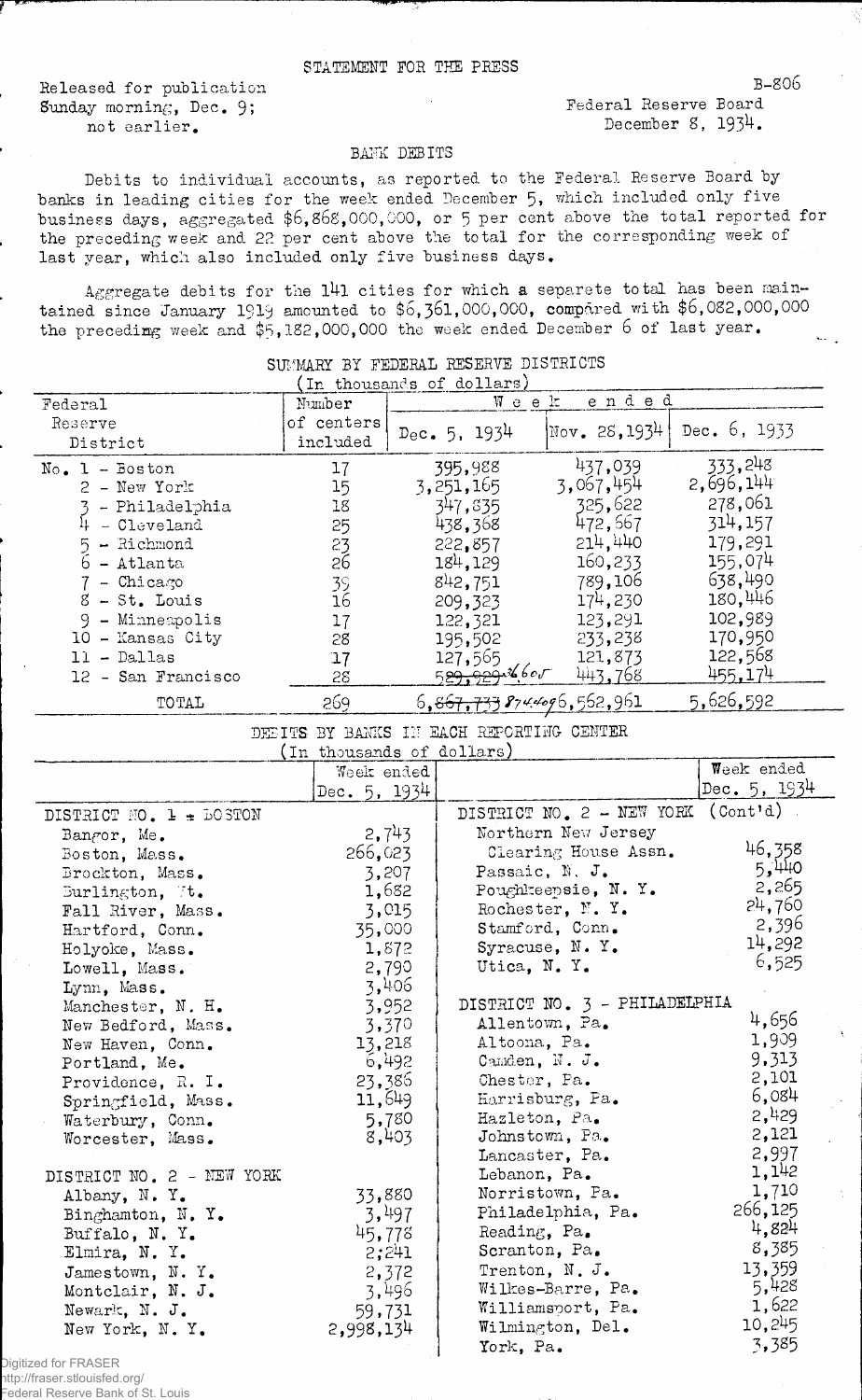|  |  | DEBITS BY BANKS IN EACH REPORTING CENTER |  |
|--|--|------------------------------------------|--|
|  |  |                                          |  |

|                                           | (In thousands of dollars) |                                                   | $B-806a$       |
|-------------------------------------------|---------------------------|---------------------------------------------------|----------------|
|                                           | Week ended                |                                                   | Week ended     |
|                                           | De <b>c.</b> 5, 1934      |                                                   | Dec. $5, 1934$ |
| DISTRICT NO. 4 - CLEVEIAND                |                           | DISTRICT NO. $6 - \text{ATLANTA} (\text{Cont'd})$ |                |
| Akron, Ohio                               | 9,444                     | Elberton, Ga.                                     | 211            |
| Butler, Pa.                               | 1,645                     | Hattiesburg, Miss.                                | 771            |
| Canton, Ohio                              | 6,853                     | Jackson, Miss.                                    | 6,157          |
| Cincinnat, Ohio                           | 59,374                    | Jacksonville, Fla.                                | 14,094         |
| Cleveland, Ohio                           | 90,559                    | Knoxville, Tenn.                                  | 4,800          |
| Columbus, Ohio                            | 31,686                    | Macon, Ga.                                        | 2,471          |
| Dayton, Ohio                              | 10,583                    | Meridian, Miss.                                   | 1,506          |
| Erie, Pa.                                 | 4,423                     | Miami, Fla.                                       | 4,978          |
| Franklin, Pa.                             | 534                       | Mobile, Ala.                                      | 4,610          |
| Greensburg, Pa.                           | 1,222                     | Montgomery, Ala.                                  | 4,474          |
| Hamilton, Ohio                            | 1,750                     | Nashville, Tenn.                                  | 16,295         |
| Homestead, Pa.                            | 496                       | Newnan, Ga.                                       | 298            |
| Lexington, Ky.                            | 3,822                     | New Orleans, La.                                  | 50,137         |
| Lima, Ohio                                | 1,854                     | Pensacola, Fla.                                   | 1,558          |
| Lorain, Ohio                              | 591                       | Savannah, Ga.                                     | 7,716          |
| Middletown, Ohio                          | 1,681                     | Tampa, Fla.                                       | 4,649          |
| Oil City, Pa.                             | 1,532                     | Valdosta, Ga.                                     | 633            |
| Pittsburgh, Pa.                           | 170,946                   | Vicksburg, Miss.                                  | 1,431          |
| Springfield, Ohio                         | 2,870                     |                                                   |                |
| Steubenville, Ohio                        | 1,328                     | DISTRICT NO. 7 - CHICAGO                          |                |
| Toledo, Ohio                              | 17,343                    | Adrian, Mich.                                     | 404            |
| Warren, Ohio                              | 1,273                     | Aurora, Ill.                                      | 1,518          |
| Wheeling, W. Va.                          | 6,663                     | Battle Creek, Mich.                               | 2,135          |
| Youngstown, Ohio                          | 8,630                     | Bay City, Mich.                                   | 2,311          |
| Zanesville, Ohio                          | 1,263                     | Bloomington, Ill.                                 | 2,179          |
|                                           |                           | Cedar Rapids, Iowa                                | 14,130         |
| DISTRICT NO. 5 - RICHMOND                 |                           | Champaign-Urbana, Ill.                            | 1,682          |
| Asheville, N. C.                          | 2,227                     | Chicago, Ill.                                     | 524,013        |
| Baltimore, Md.                            | 59,388                    | Clinton, Iowa                                     | 858            |
| Charleston, S. C.                         | 3,011                     | Danville, Ill.                                    | 2,621          |
| Charleston, W. Va.                        | 9,622                     | Davenport, Iowa                                   | 3,629          |
| Charlotte, N. C.                          | 11,345                    | Decatur, Ill.                                     | 2,638          |
| Columbia, S. C.                           | 4,384                     | Des Moines, Iowa                                  | 18,489         |
| Cumberland, Md.                           | 1,534                     | Detroit, Mich.                                    | 120,508        |
| Danville, Va.                             | 2,335                     | Dubuque, Iowa                                     | 1,450          |
| Durham, $N_{\bullet}$ C.                  | 6,401                     | Flint, Mich.                                      | 3,442          |
| Greensboro, N.C.                          | 2,684                     | Fort Wayne, Ind.                                  | 5,115          |
| Greenville, S. C.                         | 4,287                     | Gary, Ind.                                        | 1,559          |
| Hagerstown, Md.                           | 1,459                     | Grand Rapids, Mich.                               | 7,519          |
| Huntington, W. Va.                        | 2,608                     | Green Bay, Wis.                                   | 1,949          |
| Lynchburg, Va.                            | 3,829                     | Hammond, Ind.                                     | 695            |
| Newport News, Va.                         | 2,535                     | Indianapolis, Ind.                                | 32,840         |
| Norfolk, Va.                              | 10,330                    | Jackson, Mich.<br>Kalamazoo, Mich.                | 1,940          |
| Portsmouth, Va.                           | 925                       | Lansing, Mich.                                    | 3.334          |
| Raleigh, N. C.                            | 4,915                     | Manitowoc, Wis.                                   | 2,798          |
| Richmond, Va.                             | 29,490                    | Mason City, Iowa                                  | 1,168          |
| Roanoke, Va.                              | 5,246<br>44, 224          | Milwaukee, Wis.                                   | 2,800          |
| Washington, D. C.                         |                           | Moline, Ill.                                      | 47,549         |
| Wilmington, N. C.<br>Winston-Salem, N. C. | 2,203                     | Muscatine, Iowa                                   | 790<br>469     |
|                                           | 7,872                     | Oshkosh, Wis.                                     |                |
| DISTRICT NO. 6 - ATLANTA                  |                           | Peoria, Ill.                                      | 1,516<br>9,299 |
|                                           | 829                       | Rockford, Ill.                                    | 3,980          |
| Albany, Ga.                               | 30,145                    | Saginaw, Mich.                                    | 2,974          |
| Atlanta, Ga.                              | 4,070                     | Sheboygan, Wis.                                   | 1,862          |
| Augusta, Ga.                              | 12,615                    | Sioux City, Iowa                                  | 6,320          |
| Birmingham, Ala.                          | 414                       | South Bend, Ind.                                  | 5,178          |
| Brunswick, Ga.                            | 6,477                     | Springfield, Ill.                                 | 4,642          |
| Chattanooga, Tenn.                        | 2,169                     | Terre Haute, Ind.                                 | 3,270          |
| Columbus, Ga.                             | 521                       | Waterloo, Iowa                                    | 2,036          |
| Dothan, Ala.                              |                           |                                                   |                |

 $\cdot$ 

 $\lambda$